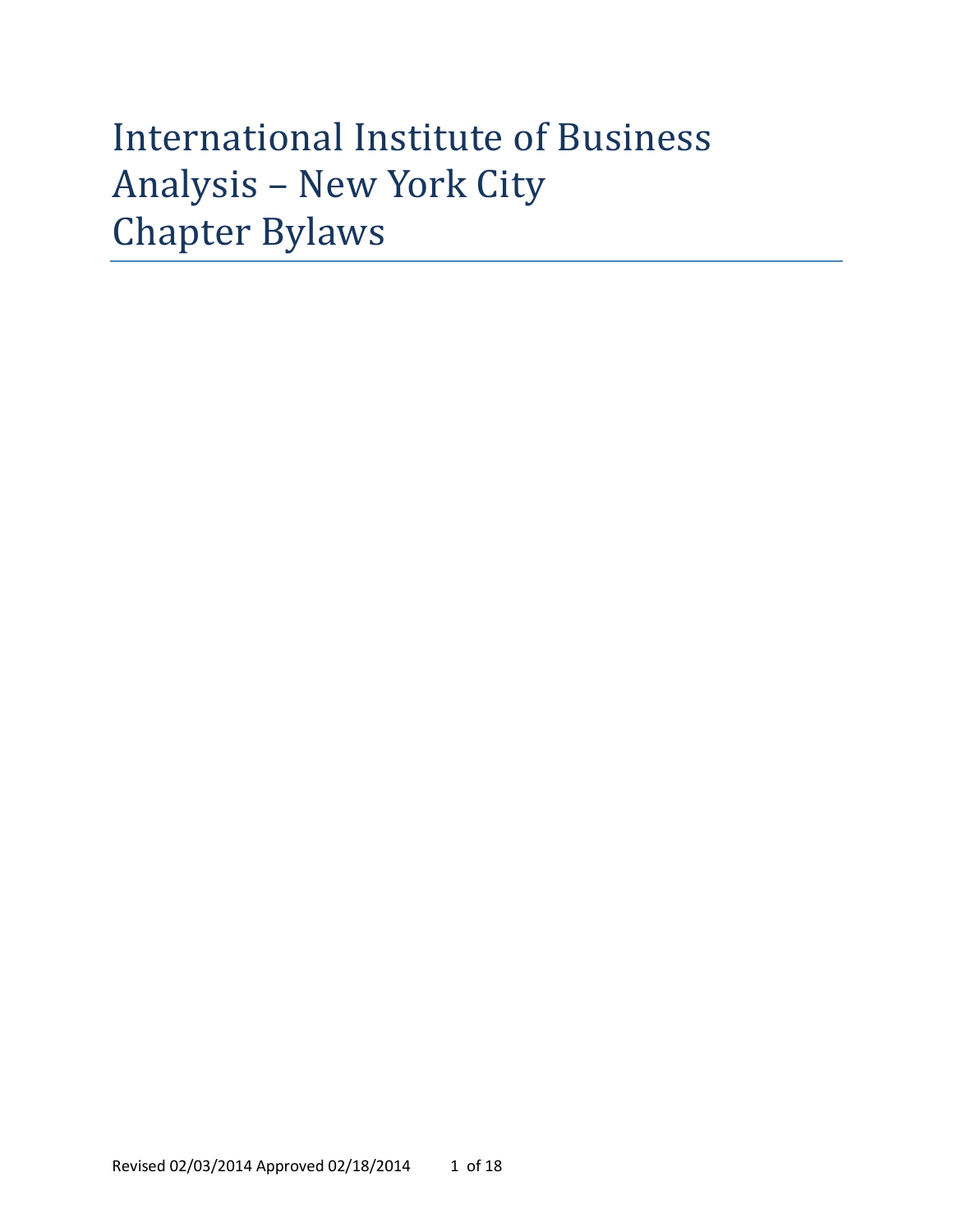# **Table of Contents**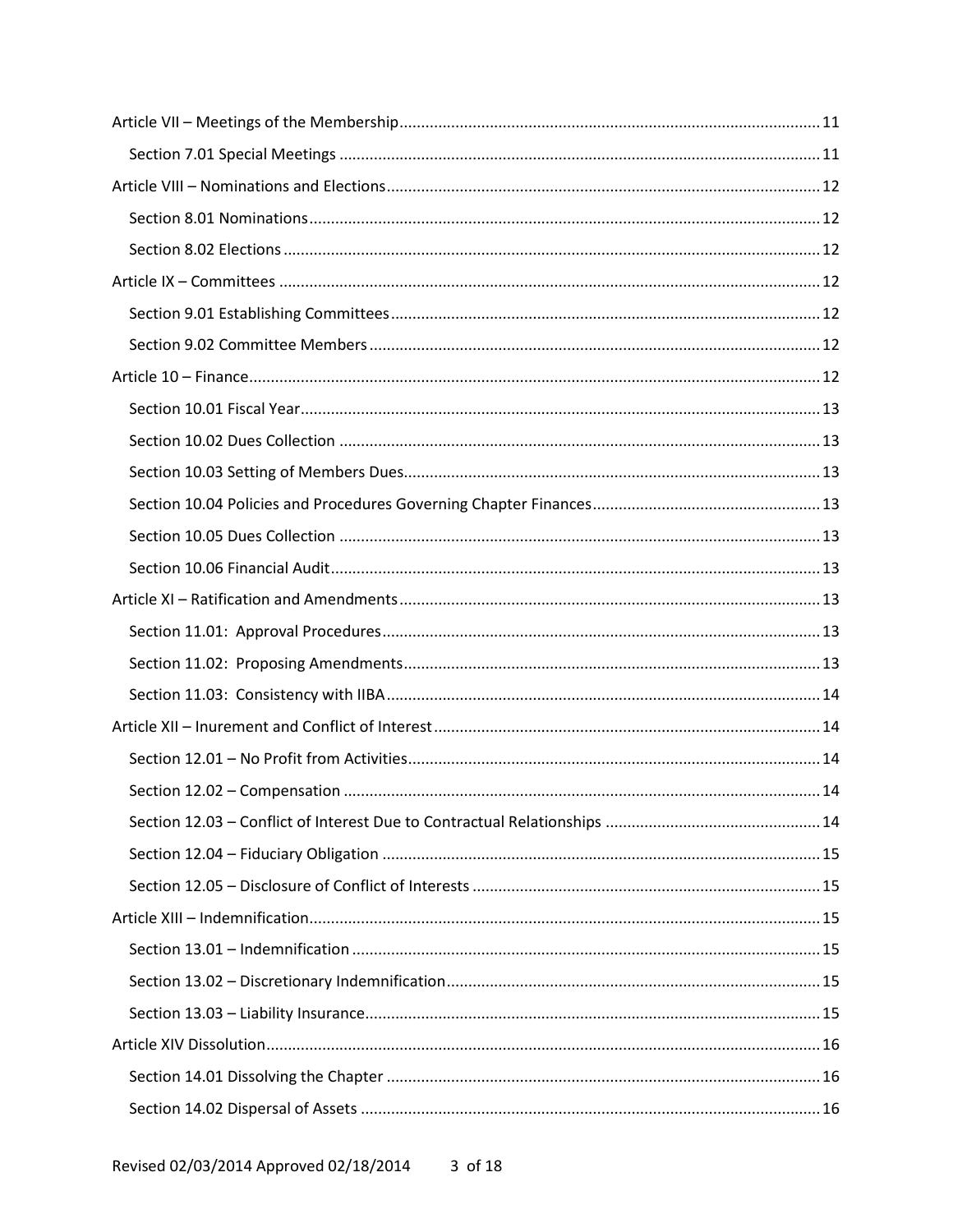# <span id="page-3-0"></span>**Article I – Name, Principal Office, Governing Legal Requirement**

## <span id="page-3-1"></span>**Section 1.01 Name**

This organization shall be called the **International Institute of Business Analysis, New York City Chapter**  (hereinafter "the Chapter"). This organization is a Chapter chartered by the International Institute of Business Analysis, (hereinafter "IIBA®") and separately organized. This document is the general bylaws of the Chapter which regulate the operation of this organization.

# <span id="page-3-2"></span>**Section 2.01 Principal Office**

The principal office of the Chapter shall be located in New York, NY.

# <span id="page-3-3"></span>**Section 3.01 Governing Legal Requirement**

The Chapter shall meet all legal requirements in the jurisdiction in which the Chapter conducts business or is incorporated and/or registered.

# <span id="page-3-4"></span>**Article II – Relationship to IIBA**

# <span id="page-3-5"></span>**Section 2.01 Responsibility to IIBA**

The Chapter is responsible to the duly elected IIBA Board of Directors and is subject to all IIBA policies, procedures, rules and directives.

# <span id="page-3-6"></span>**Section 2.01 Consistency with IIBA**

The Bylaws of the Chapter may not conflict with the IIBA's current Bylaws and all policies, procedures, rules or directives established or authorized neither by the IIBA Board of Directors nor with the Chapter's Charter with IIBA.

# <span id="page-3-7"></span>**Section 2.02 Precedence of the Charter**

The terms of the Charter executed between the Chapter and IIBA, including all restrictions and prohibitions, shall take precedence over these Bylaws and other authority granted hereunder.

# <span id="page-3-8"></span>**Article III – Purpose, Objectives and Limitations**

# <span id="page-3-9"></span>**Section 3.01 Purpose of IIBA NYC**

The purpose of the Chapter is to promote the practice of business analysis, raise the profile of the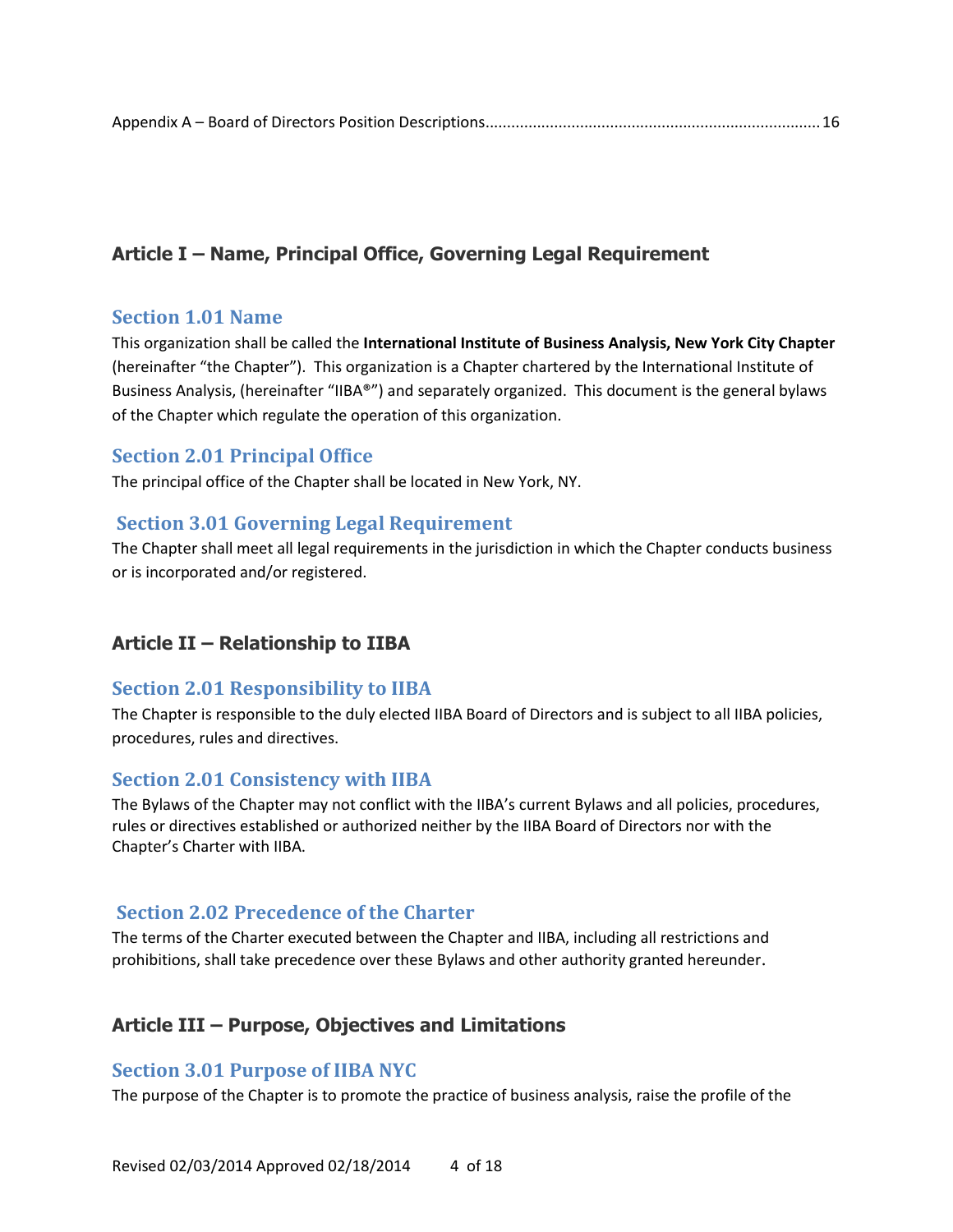business analyst role, and locally represent the International Institute of Business Analysis (IIBA).

# <span id="page-4-0"></span>**Section 3.02 Objectives**

The objectives of the Chapter are to:

Advance the role of the Business Analyst as a recognized profession;

- I. Support opportunities for members to network with, and gain knowledge from, seasoned BA practitioners as well as with industry and government leaders;
- II. Provide access for members to a formal "knowledge base" as well as forums for sharing expertise, expressing professional opinions and building a reputation within the industry;
- III. Provide pathways to learn about business analysis best practices;
- IV. Obtain and maintain a sufficient level of financial security, sustainability and autonomy at the chapter level to sustain the chapter;
- V. Create corporate support for the IIBA within the local market by generating marketing/awareness programs that demonstrate the value of business analysis and the IIBA;
- VI. Liaise with industry and association partners to increase awareness and benefit of IIBA Chapter members.

# <span id="page-4-1"></span>**Section 3.01 Limitations**

The Chapter shall consist of an elected President and Board of Directors and shall not be used for the promotion of candidacy of any person seeking public office or preferment or the promotion of any commercial enterprise.

# <span id="page-4-2"></span>**Article IV – Membership**

# <span id="page-4-3"></span>**Section 4.01 General Membership Provisions**

- A. Membership in this organization is voluntary and shall be open to any person interested in furthering the purposes of the organization. Membership shall be open to all persons without regard to race, creed, color, age, sex, marital status, international origin, religion, or physical or mental disability.
- B. Membership in the Chapter requires membership in IIBA. The Chapter shall not accept as members any individuals who have not been accepted as IIBA members, and shall not create its own membership categories.
- C. "Members in Good Standing" can vote in Chapter elections and hold office. Members in good standing shall be defined as Chapter Members who have paid both IIBA and Chapter dues, as verified by the Treasurer and whose membership is not under disciplinary review by the chapter or by IIBA.
- D. Members shall be governed by and abide by the IIBA Bylaws and by the Bylaws of the Chapter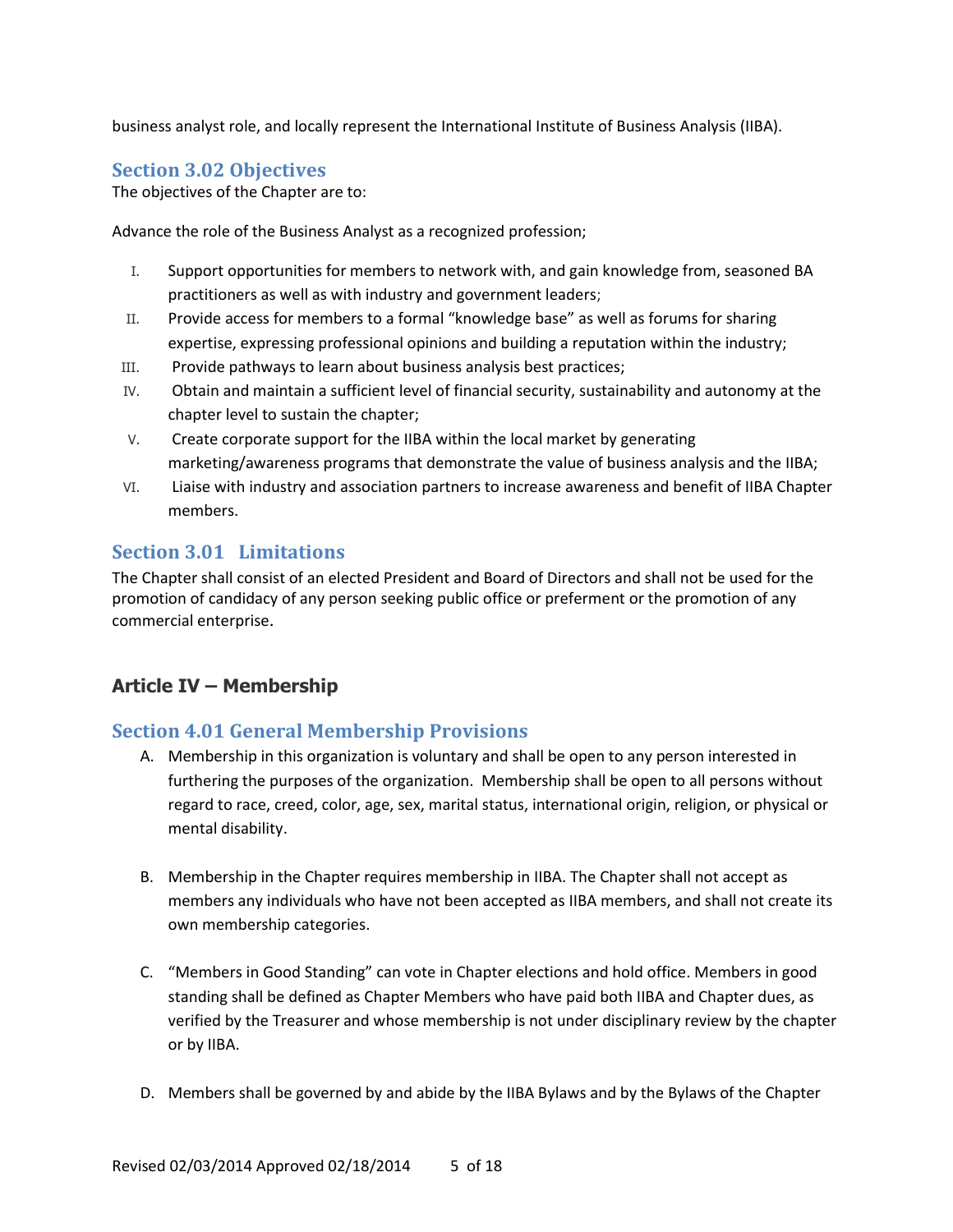and all policies, procedures, rules and directives lawfully made there under.

- E. All members shall pay the required IIBA and Chapter membership dues to IIBA. In the event that a member resigns, membership dues shall not be refunded by IIBA or the Chapter.
- F. In the event that a member relocates, chapter dues will be not be transferred to the member's new chapter, but the member will be considered a member in good standing at the new chapter. If the dues of the new chapter are higher than that of the original chapter, the additional monies due to the new chapter must be negotiated on an individual basis between the member and the new chapter. Chapter dues are not transferable to other members. The member's IIBA anniversary date will not change.
- G. An individual applying to be a local chapter member must be an IIBA member in good standing. Membership will be effective from the first day of the month following the date the financial transaction is processed and paid in full.
- H. Membership in the Chapter shall terminate upon the member's written resignation, failure to pay dues or expulsion from membership for just cause as defined within the international bylaws. These rules apply to Chapter Board members as well as the general membership.
- I. The Chapter Board of Directors will exercise the right to terminate membership based on just cause. The member may appeal the decision to the Chapter Board of Directors or elevate it to the International Board of Directors. The effective date of termination will be determined by the Chapter Board of Directors and will be formally communicated to the terminated member.
- J. Members who fail to pay the required local chapter dues and are delinquent over 30 days will have their names removed from the official local chapter membership list of the Chapter. A delinquent member may be reinstated by making payment in full to IIBA of all unpaid dues for IIBA and the local Chapter.
- K. Upon termination of membership in the Chapter, the member shall forfeit any and all rights and privileges of membership to said chapter, including refund of any balance of annual dues.
- L. The membership database and listings provided by IIBA to the Chapter may not be used for commercial purposes and may be used only for non-profit purposes directly related to the business of the Chapter, consistent with IIBA policies.

# <span id="page-5-0"></span>**Article V – Meetings, Quorums and Procedures**

## <span id="page-5-1"></span>**Section 5.01 Meetings**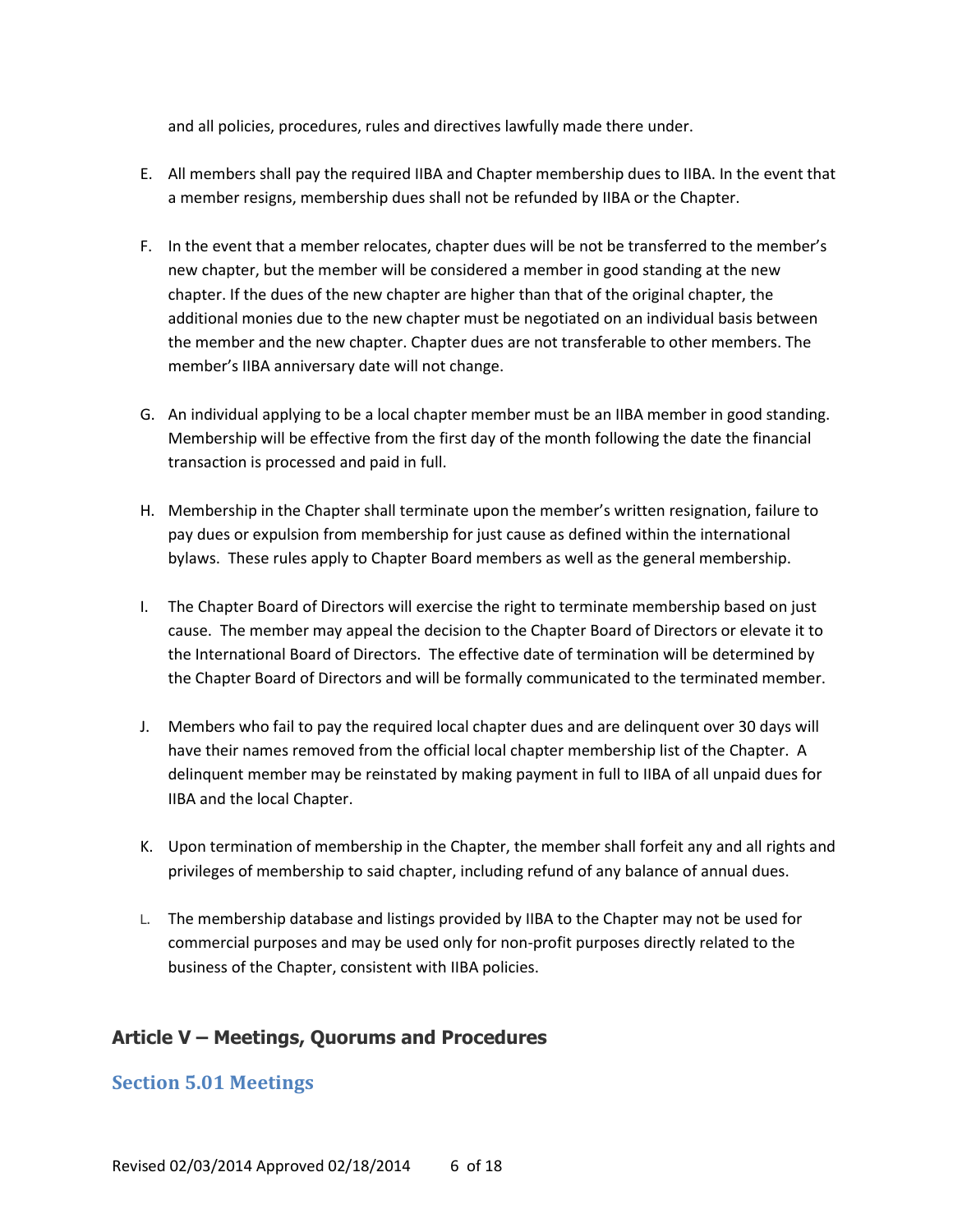The Chapter will adhere to the following **minimum** schedule of events.

| Event                            | Timeframe  |
|----------------------------------|------------|
| Meetings                         | Bi-monthly |
| Annual General Meeting (AGM)     | Annually   |
| <b>Chapter Executive Meeting</b> | As Needed  |
| <b>Committee Meetings</b>        | As Needed  |

# <span id="page-6-0"></span>**Section 5.02: Notice of Meetings**

The Board shall meet at the call of the President, or at the written request of three (3) members of the Board directed to the Board Secretary. Meetings shall be conducted in accordance with parliamentary procedures determined by the Board.

| Meeting                            | Called By                   | Notice period | Min Attendance    | Notice Form |
|------------------------------------|-----------------------------|---------------|-------------------|-------------|
| <b>AGM</b>                         | President                   | 60 days       | 10%<br>membership | Email       |
| Membership                         | Board Member                | 60 days       | 10%<br>membership | Email       |
| <b>Executive Meeting President</b> |                             | 30 days       | 50% Board         | Email       |
| Committee<br>Meeting               | Committee Chair As required |               | As Required       | Email       |

# <span id="page-6-1"></span>**Section 5.03 Chapter Calendar**

Changes or modifications to Chapter Calendar must be submitted to the President to be discussed at the next Executive Meeting.

# <span id="page-6-2"></span>**Section 5.04 Meeting Chair**

The President of the Chapter will chair all meetings except committee meetings. Voting will occur by a show of hands, by written ballot, or by a polling of members. Proxy votes will not be accepted. Decisions and acceptance are based on majority votes.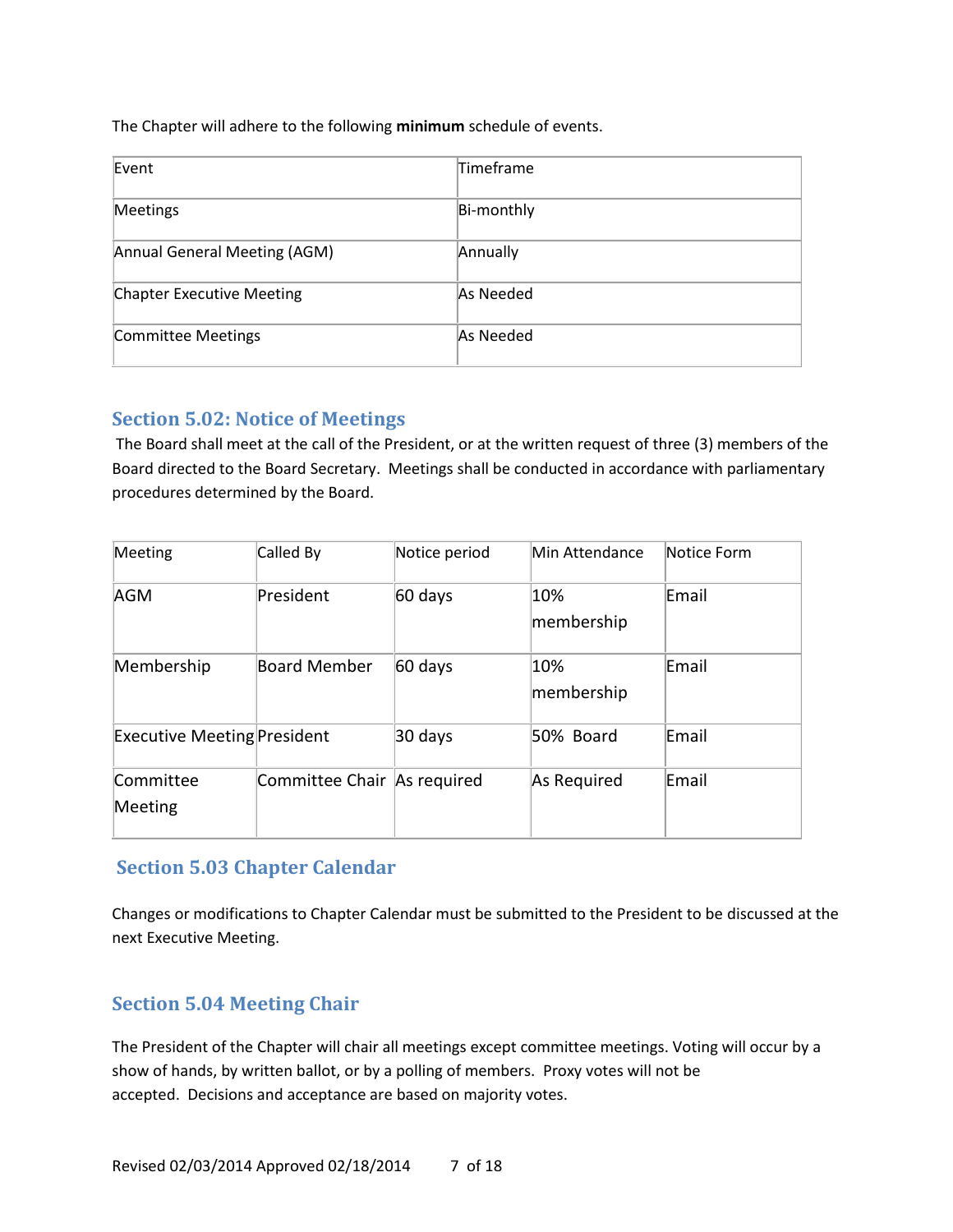# <span id="page-7-0"></span>**Section 5.05 Quorums**

A quorum shall consist of no less than one-half of the membership of the Board at any given time.

# <span id="page-7-1"></span>**Article VI – IIBA NYC Board of Directors**

## <span id="page-7-2"></span>**Section 6.01: Overall Responsibilities**

The IIBA NYC CHAPTER shall be governed by the Board of Directors (Board). The Board shall be responsible for carrying out the purposes and objectives of the IIBA NYC CHAPTER and IIBA $\degree$ .

Board responsibilities include, but are not limited to:

- A. Overseeing the strategic direction of the IIBA NYC CHAPTER
- B. Ensuring effective organizational planning
- C. Determining, monitoring, and strengthening the organization's programs and services
- D. Enhancing the organization's public standing

The Board shall meet at the call of the President, or at the written request of three (3) members of the Board directed to the Board Secretary. Meetings shall be conducted in accordance with parliamentary procedures determined by the Board.

# <span id="page-7-3"></span>**Section 6.02 Composition**

The Chapter shall be governed by a Board of Directors. There will be seven elected officers to serve in the following positions: President, Secretary, Treasurer, Vice President (VP) Sponsorship, Vice President (VP) of Professional Development, Vice President (VP) of Events Planning and Vice President (VP) of Membership, and VP of Marketing .

# <span id="page-7-4"></span>**Section 6.03 Terms of Office and Tenure**

All officers shall be members in good standing of IIBA and of the Chapter. Officers will be elected by majority vote of Chapter members in attendance at the Annual General Meeting. The officers will serve two-year terms of office, staggered so that approximately half of the officer(s) are elected each year, to provide continuity.

As the Chapter increases its membership, the duties and responsibilities for each of the VPs will expand. Committees may be formed to support additional functions as deemed necessary by the Chapter.

Upon election these Officers will immediately become members of the Board of Directors and will serve as "understudies" of the Officers they are to succeed. The understudies will not have voting rights until the beginning of their respective terms. Officers shall be eligible to serve multiple terms.

Officers will be elected at the Annual General Meeting each year. The following chart illustrates the election rotation process: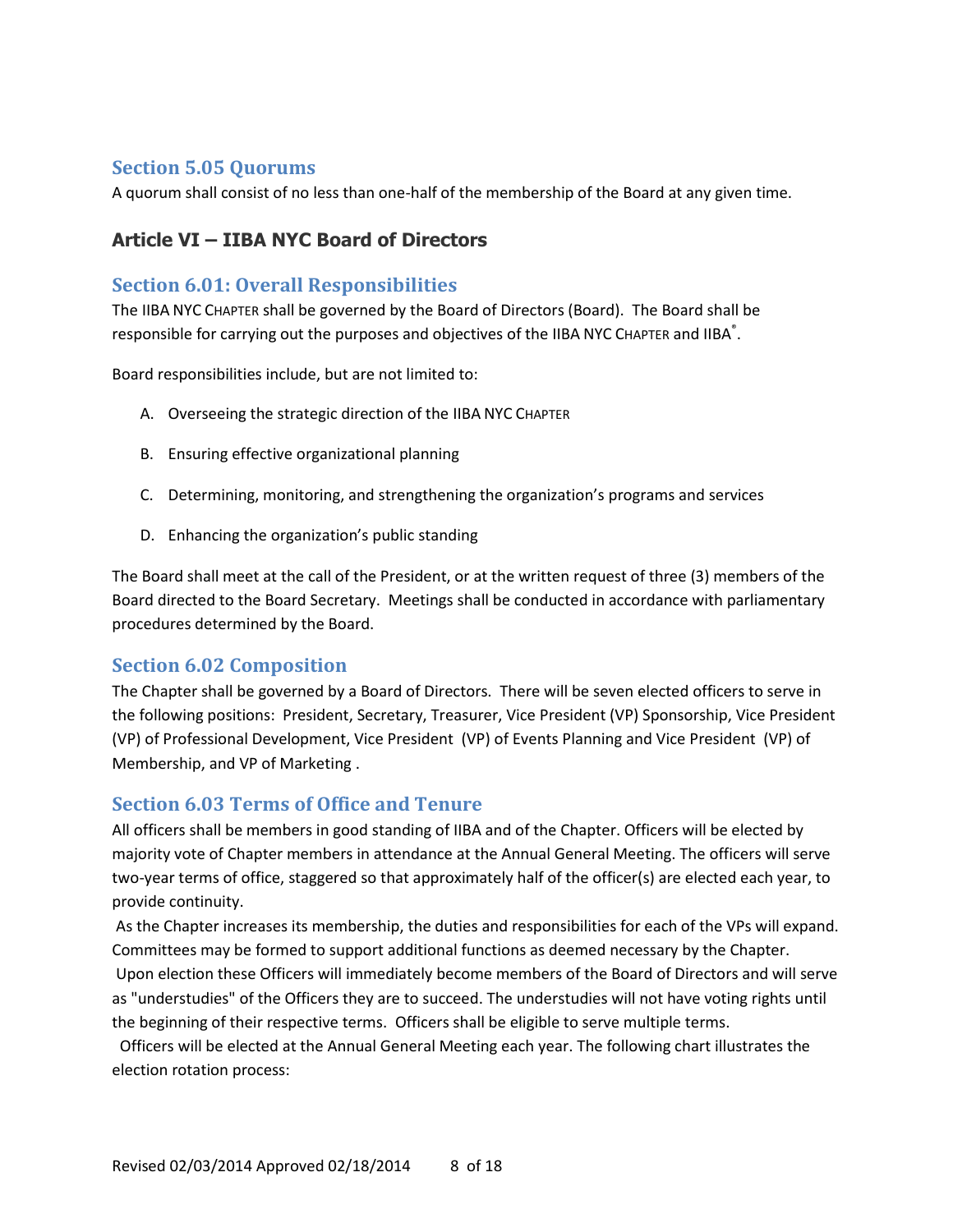| <b>Odd Years</b>                                          | Even Years                               |
|-----------------------------------------------------------|------------------------------------------|
| President                                                 | Secretary                                |
| Treasurer                                                 | Vice President (VP) of Membership        |
| Vice President (VP) of Sponsorship                        | Vice President (VP) of Event<br>Planning |
| Vice President (VP) of<br><b>Professional Development</b> | Vice President (VP) of Marketing         |

# <span id="page-8-0"></span>**Section 6.02: Roles and Responsibilities**

## **a) President**

The President shall be the chief executive officer for the Chapter and of the Board, and shall perform such duties as are customary for presiding officers, including making all required appointments with the approval of the Board. The President shall also serve as a member exofficio with the right to vote on all committees.

#### **EVALUATION**

A Director's performance is evaluated annually based on the performance of assigned Board requirements and duties.

#### **REVIEW AND APPROVAL DATE**

The President reviews the Board of Directors Job Descriptions annually. Recommended changes are presented to the Board for Approval.

#### **b) Past President**

The immediate Past President shall serve as a member ex-officio of the Board of Directors, with a right to participate in all discussions and all committees. The Past President shall not have a vote on the Board of Directors or the Committees.

#### **c) Secretary**

The Secretary shall keep the records of all business meetings of the Chapter and meetings of the Board. The Secretary is also responsible for all official correspondence with the members and the IIBA, except for committee correspondence.

## **d) Treasurer**

The Treasurer is responsible for the management of funds for duly authorized purposes of the Chapter. The Treasurer is responsible to the Board of Directors and will submit the books for audit each year.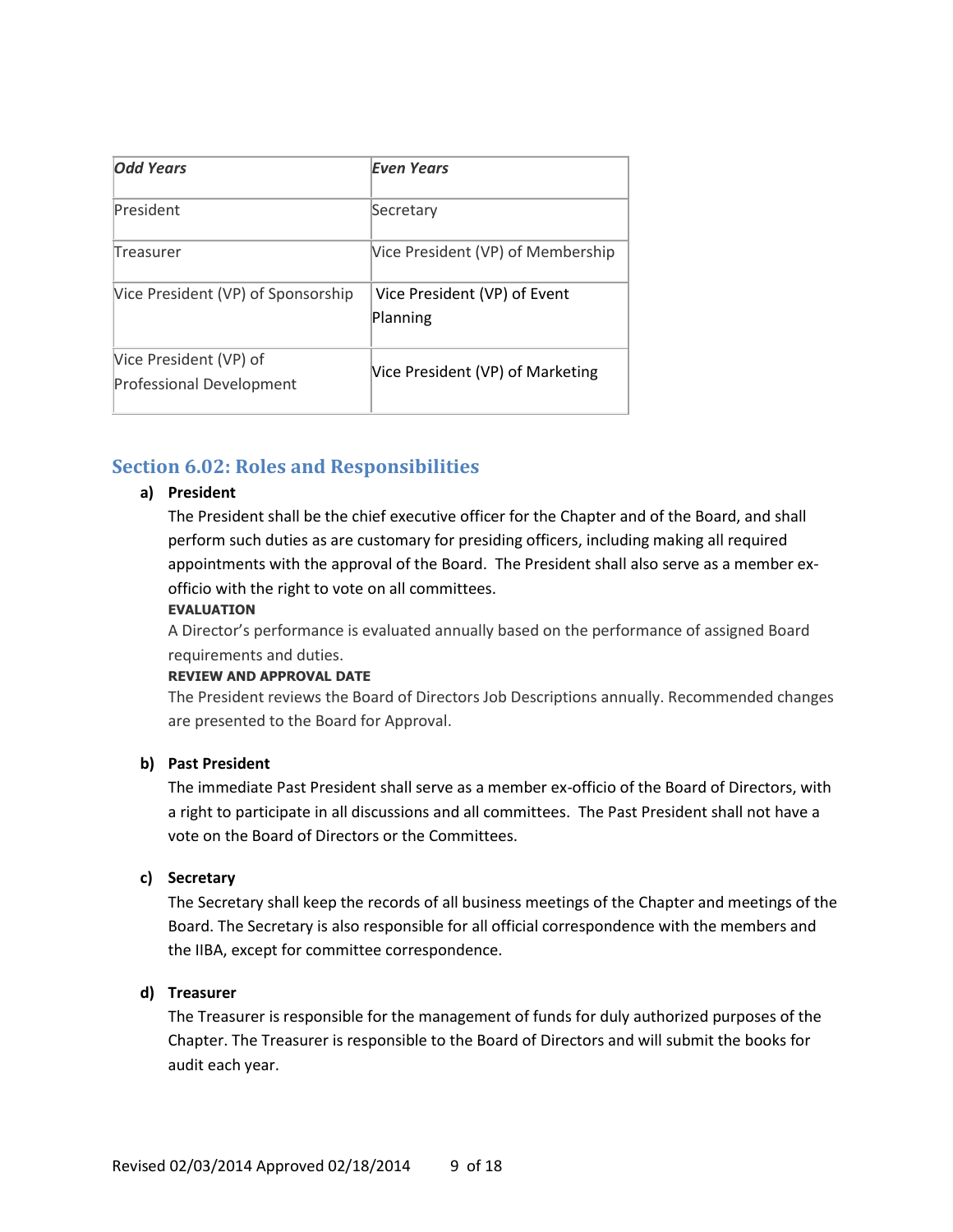#### **e) Vice President of Professional Development**

The Vice President of Professional Development will be responsible for promoting Business Analysis profession through the organization and delivery of educational publications, study groups, seminars, and informational updates, including changes to the BA Body of Knowledge to help Business Analysts in the Business Analysis profession. Chapters are prohibited from offering training developed by the chapter, but may host a training session offered by an IIBA Endorsed Education Provider.

#### f) **Vice President of Membership**

The Vice President of Membership will be responsible for the development and maintenance of a CHAPTER membership plan that assures continued growth through aggressive recruiting and partnering with major community employers. The Vice President of Membership is responsible for membership record management.

#### **g) Vice President of Event Planning**

The Vice President of Event Planning will be responsible for the development and delivery of programs relating to Business Analysis for each scheduled CHAPTER meeting. The content of these programs is to be consistent and in accordance with the objectives of the CHAPTER and with approval of the CHAPTER Board. In addition, the Vice President of Event Planning is responsible for the chapter calendar and logistics surrounding all chapter events.

#### **h) Vice President of Marketing**

The **Vice President of Marketing** is responsible for the promotion of the local CHAPTER and communications with the members.

#### **i) Vice President of Sponsorship**

The Vice President Sponsorship is responsible for obtaining and renewing sponsorship as well as maintaining relationships with sponsors.

See Appendix A for further description of all roles and responsibilities.

#### <span id="page-9-0"></span>**Section 6.03 Powers**

The Board shall exercise all powers of the Chapter, except as specifically prohibited by these Bylaws, the IIBA Bylaws and policies, and the laws of the jurisdiction in which the organization is incorporated/registered. The Board shall be authorized to adopt and publish such policies, procedures and rules as may be necessary and consistent with these Bylaws and IIBA Bylaws and policies, and to exercise authority over all Chapter business and funds.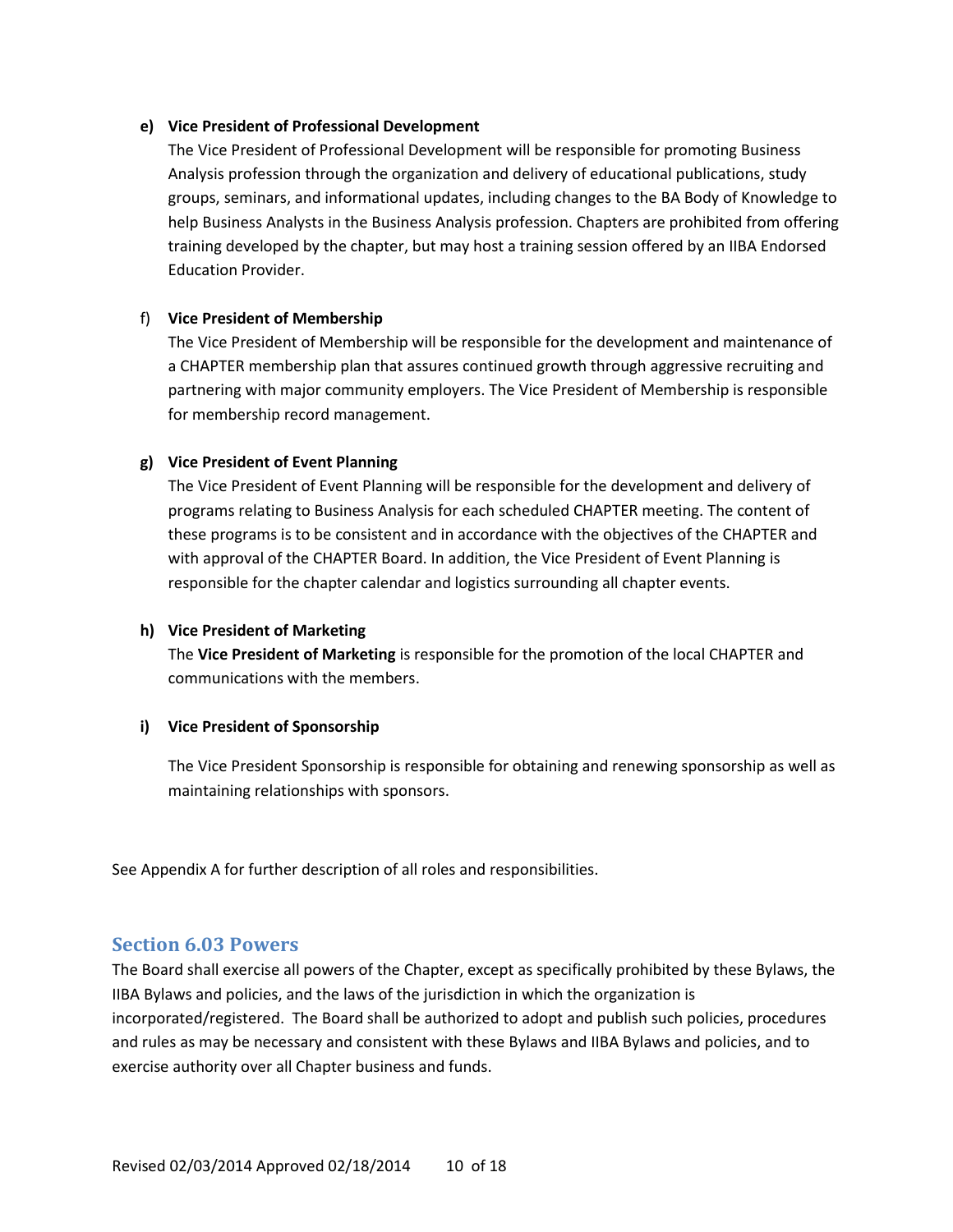Each board member shall be entitled to one (1) vote and may take part and vote in person only.

At its discretion, the Board may conduct its business by teleconference, facsimile or other legally acceptable means.

If and when the board can convene a quorum the board has the power to:

- propose an amendment to the bylaws
- amend objectives
- commit the local chapter to contractual arrangements
- terminate any individual member for violation of a Chapter bylaw or an IIBA bylaw

## <span id="page-10-0"></span>**Section 6.04 Vacancies and Resignations**

The Board of Directors may declare an officer position to be vacant where an officer ceases to be a member in good standing of IIBA or of the Chapter by reason of non-payment of dues, or where the officer fails to attend three (3) consecutive Board meetings.

An officer may resign by submitting written notice to the President. Unless another time is specified in the notice or determined by the Board, the resignation shall be effective upon receipt by the Board of the written notice.

# <span id="page-10-1"></span>**Section 6.05 Removal**

An officer may be removed from office for just cause in connection with the affairs of the organization by a two-thirds (2/3) vote of the members present and in person at an official meeting of the membership, or by a two-thirds (2/3) vote of the Board.

## <span id="page-10-2"></span>**Section 6.06 Succession**

If any officer position becomes vacant, the Board may appoint a successor to fill the office for the unexpired portion of the term for the vacant position. If more than half the term of office remains, the Board may call a special election for the position for the balance of the term of office.

In the event the President is unable or unwilling to complete the current term of office, an Interim President will be appointed by the remaining Board members. This appointment shall be in effect for the remainder of that term.

## <span id="page-10-3"></span>**Article VII – Meetings of the Membership**

## <span id="page-10-4"></span>**Section 7.01 Special Meetings**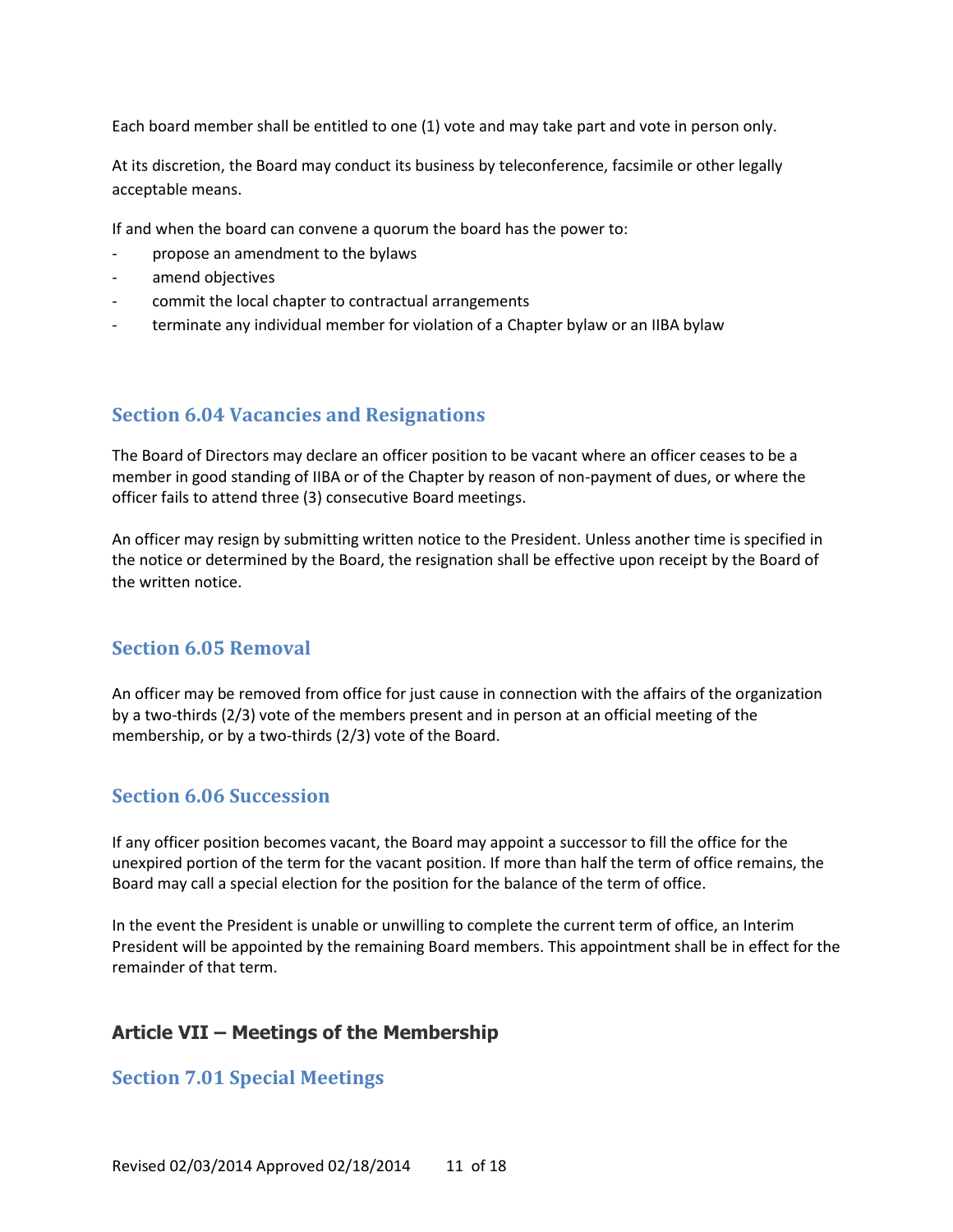If the membership is dissatisfied with actions taken by the board, a petition signed by 60 percent of the membership, can be submitted to the President and the issue(s) will be tabled at a special meeting of the members or the next scheduled member meeting, for action.

# <span id="page-11-0"></span>**Article VIII – Nominations and Elections**

# <span id="page-11-1"></span>**Section 8.01 Nominations**

A Nominating Committee shall prepare a slate containing nominees for each Board position and shall determine the eligibility and willingness of each nominee to stand for election. Candidates for Board positions may also be nominated by petition process established by the Nominating Committee or the Board.

No current member of the Nominating Committee shall be included in the slate of nominees prepared by the Committee.

# <span id="page-11-2"></span>**Section 8.02 Elections**

Elections shall be conducted during the annual meeting of the membership, or by ballot to all voting members in good standing.

The candidate who receives a majority of votes cast for each office shall be elected. Ballots shall be counted by the Nominating Committee or by tellers designated by the Board.

# <span id="page-11-3"></span>**Article IX – Committees**

# <span id="page-11-4"></span>**Section 9.01 Establishing Committees**

The Board may authorize the establishment of committees to advance the purposes of the organization. The Board shall establish a charter for each committee, which defines its purpose, authority and outcomes. Committees are responsible to the Board.

# <span id="page-11-5"></span>**Section 9.02 Committee Members**

The President with the approval of the Board shall appoint all committee members and a chairperson for each committee. Committee members must be appointed from the membership of the organization.

# <span id="page-11-6"></span>**Article 10 – Finance**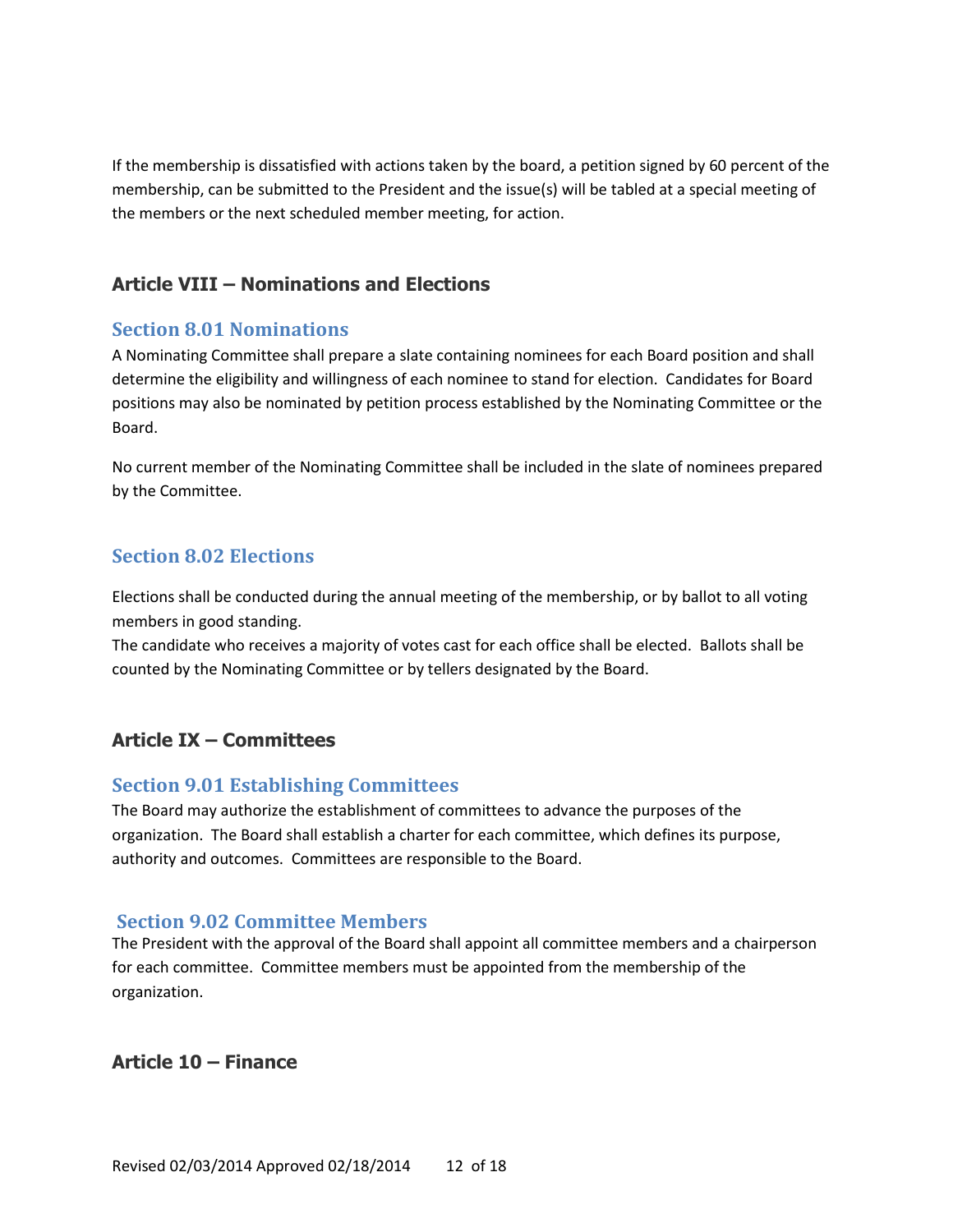# <span id="page-12-0"></span>**Section 10.01 Fiscal Year**

The fiscal year of the chapter shall be from 1 January to 31 December.

# <span id="page-12-1"></span>**Section 10.02 Dues Collection**

Chapter membership fees are due upon becoming a member of the said chapter. Chapters will be responsible for managing anniversary dates and renewal of Chapter Membership Fees. Members will be responsible for renewing their own IIBA membership.

# <span id="page-12-2"></span>**Section 10.03 Setting of Members Dues**

Annual membership dues shall be set by the Board and communicated to IIBA in accordance with policies and procedures established by the IIBA Board of Directors.

# <span id="page-12-3"></span>**Section 10.04 Policies and Procedures Governing Chapter Finances**

The Board shall establish policies and procedures to govern the management of its finances and shall submit required tax filings to appropriate government authorities.

# <span id="page-12-4"></span>**Section 10.05 Dues Collection**

All dues billings, dues collections and dues disbursements shall be performed by the CHAPTER or IIBA.

# <span id="page-12-5"></span>**Section 10.06 Financial Audit**

Audit of records and accounting practice will be performed every two (2) years by an independent third party.

# <span id="page-12-6"></span>**Article XI – Ratification and Amendments**

## <span id="page-12-7"></span>**Section 11.01: Approval Procedures**

These Bylaws may be amended by a two-thirds (2/3) vote of the voting membership in good standing present at an annual meeting of the Chapter duly called and regularly held; or by a two-thirds (2/3) vote of the voting membership in good standing voting by mail ballot returned within forty-five (45) days of the date by which members can reasonably be presumed to have received the ballot. Notice of proposed changes shall be sent in writing to the membership at least fifteen (15) days before such meeting or vote.

## <span id="page-12-8"></span>**Section 11.02: Proposing Amendments**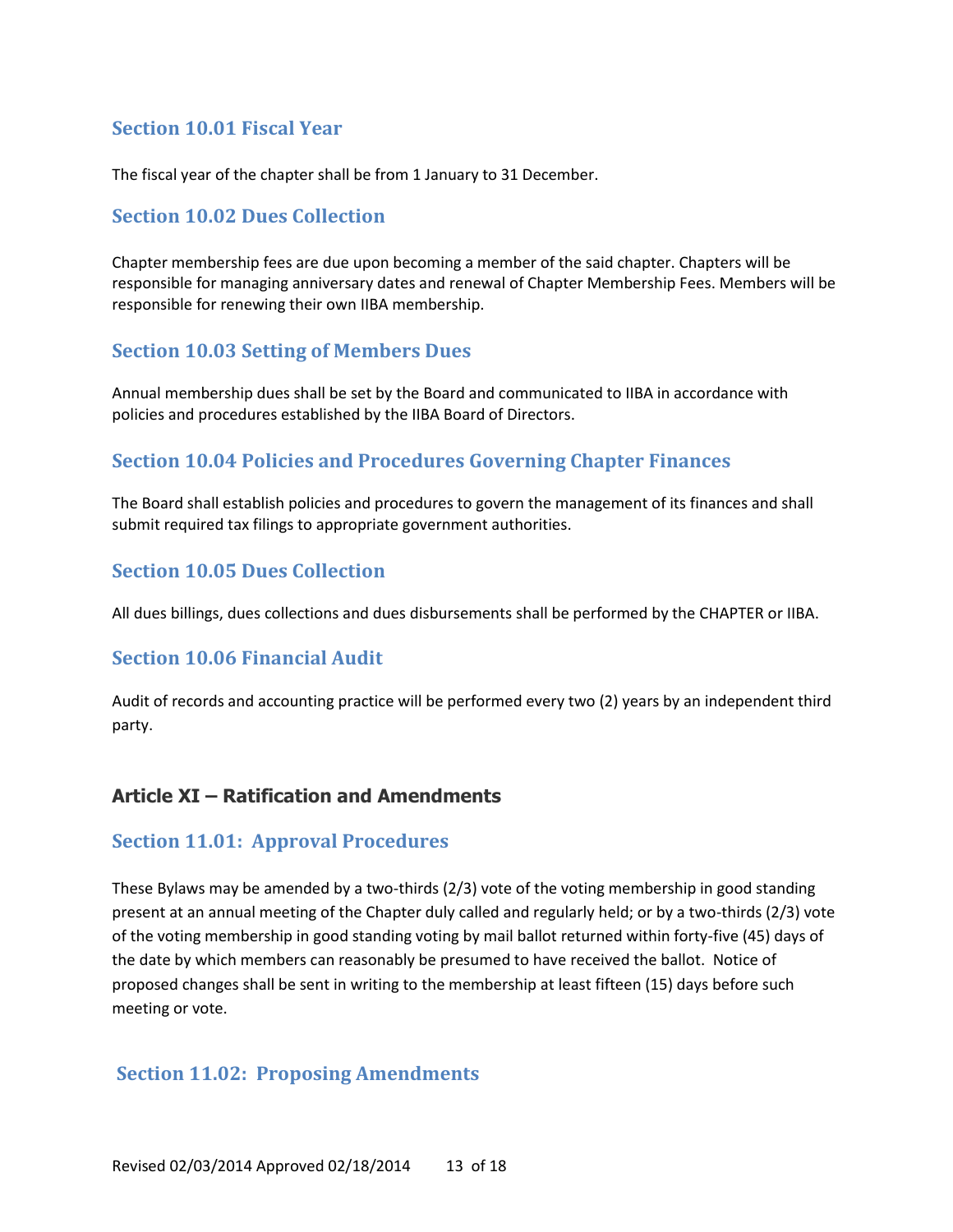Amendments may be proposed by the Board on its own initiative, or upon petition by ten percent (10%) of the voting members in good standing addressed to the Board. All such proposed amendments shall be presented by the Board with or without recommendation.

## <span id="page-13-0"></span>**Section 11.03: Consistency with IIBA**

All amendments must be consistent with IIBA's Bylaws and the policies, procedures, rules and directives established by the IIBA Board of Directors, as well as with the Chapter's Charter with IIBA

## <span id="page-13-1"></span>**Article XII – Inurement and Conflict of Interest**

## <span id="page-13-2"></span>**Section 12.01 – No Profit from Activities**

No member of the IIBA NYC CHAPTER shall receive any pecuniary gain, benefit or profit, incidental or otherwise, from the activities, financial accounts and resources of the IIBA NYC CHAPTER, except as otherwise provided in these Bylaws.

## <span id="page-13-3"></span>**Section 12.02 – Compensation**

No officer, director, appointed committee member or authorized representative of the IIBA NYC CHAPTER shall receive any compensation, or other tangible or financial benefit for service on the Board. However, the Board may authorize payment by the IIBA NYC CHAPTER of actual and reasonable expenses incurred by an officer, director, committee member or authorized representative regarding attendance at Board meetings and other approved activities.

## <span id="page-13-4"></span>**Section 12.03 – Conflict of Interest Due to Contractual Relationships**

IIBA NYC CHAPTER may engage in contracts or transactions with members, elected officers or directors of the Board, appointed committee members or authorized representatives of IIBA NYC CHAPTER and any corporation, partnership, association or other organization in which one or more of IIBA NYC CHAPTER's directors, officers, appointed committee members or authorized representatives are: directors or officers, have a financial interest in, or are employed by the other organization, provided the following conditions are met:

- A. the facts regarding the relationship or interest as they relate to the contract or transaction are disclosed to the board of directors prior to commencement of any such contract or transaction;
- B. the board in good faith authorizes the contract or transaction by a majority vote of the directors who do not have an interest in the transaction or contract;
- C. The contract or transaction is fair to IIBA NYC CHAPTER and complies with the laws and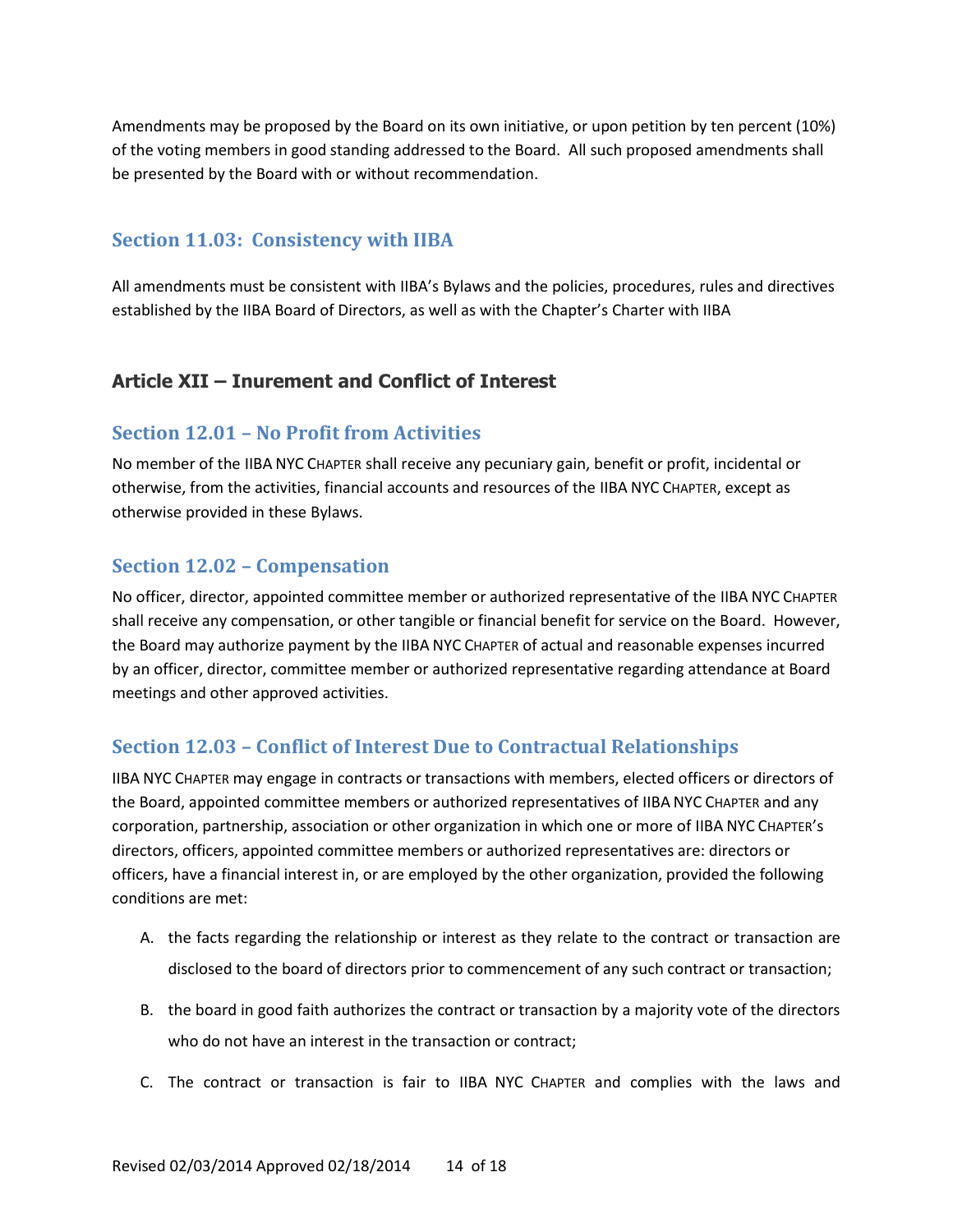regulations of the applicable jurisdiction in which the IIBA NYC CHAPTER is incorporated or registered at the time the contract or transaction is authorized, approved or ratified by the board of directors.

# <span id="page-14-0"></span>**Section 12.04 – Fiduciary Obligation**

All officers, directors, appointed committee members and authorized representatives of the IIBA NYC CHAPTER shall act in an independent manner consistent with their obligations to the IIBA NYC CHAPTER and applicable law, regardless of any other affiliations, memberships, or positions.

# <span id="page-14-1"></span>**Section 12.05 – Disclosure of Conflict of Interests**

All officers, directors, appointed committee members and authorized representatives shall disclose any interest or affiliation they may have with any entity or individual with which the IIBA NYC CHAPTER has entered, or may enter, into contracts, agreements or any other business transaction, and shall refrain from voting on, or influencing the consideration of, such matters.

# <span id="page-14-2"></span>**Article XIII – Indemnification**

# <span id="page-14-3"></span>**Section 13.01 – Indemnification**

In the event that any person who is or was an officer, director, committee member, or authorized representative of the IIBA NYC CHAPTER, acting in good faith and in a manner reasonably believed to be in the best interests of the IIBA NYC CHAPTER, has been made party, or is threatened to be made a party, to any civil, criminal, administrative, or investigative action or proceeding (other than an action or proceeding by or in the right of the corporation), such representative may be indemnified against reasonable expenses and liabilities, including attorney fees, actually and reasonably incurred, judgments, fines and amounts paid in settlement in connection with such action or proceeding to the fullest extent permitted by the jurisdiction in which the organization is incorporated. Where the representative has been successful in defending the action, indemnification is mandatory. Such right of indemnification shall not be deemed exclusive of any other rights to which such person may be entitled.

# <span id="page-14-4"></span>**Section 13.02 – Discretionary Indemnification**

Unless ordered by a court, discretionary indemnification of any representative shall be approved and granted only when consistent with the requirements of applicable law, and upon a determination that indemnification of the representative is proper in the circumstances because the representative has met the applicable standard of conduct required by law and in these Bylaws.

# <span id="page-14-5"></span>**Section 13.03 – Liability Insurance**

To the extent permitted by applicable law, the IIBA NYC CHAPTER may purchase and maintain liability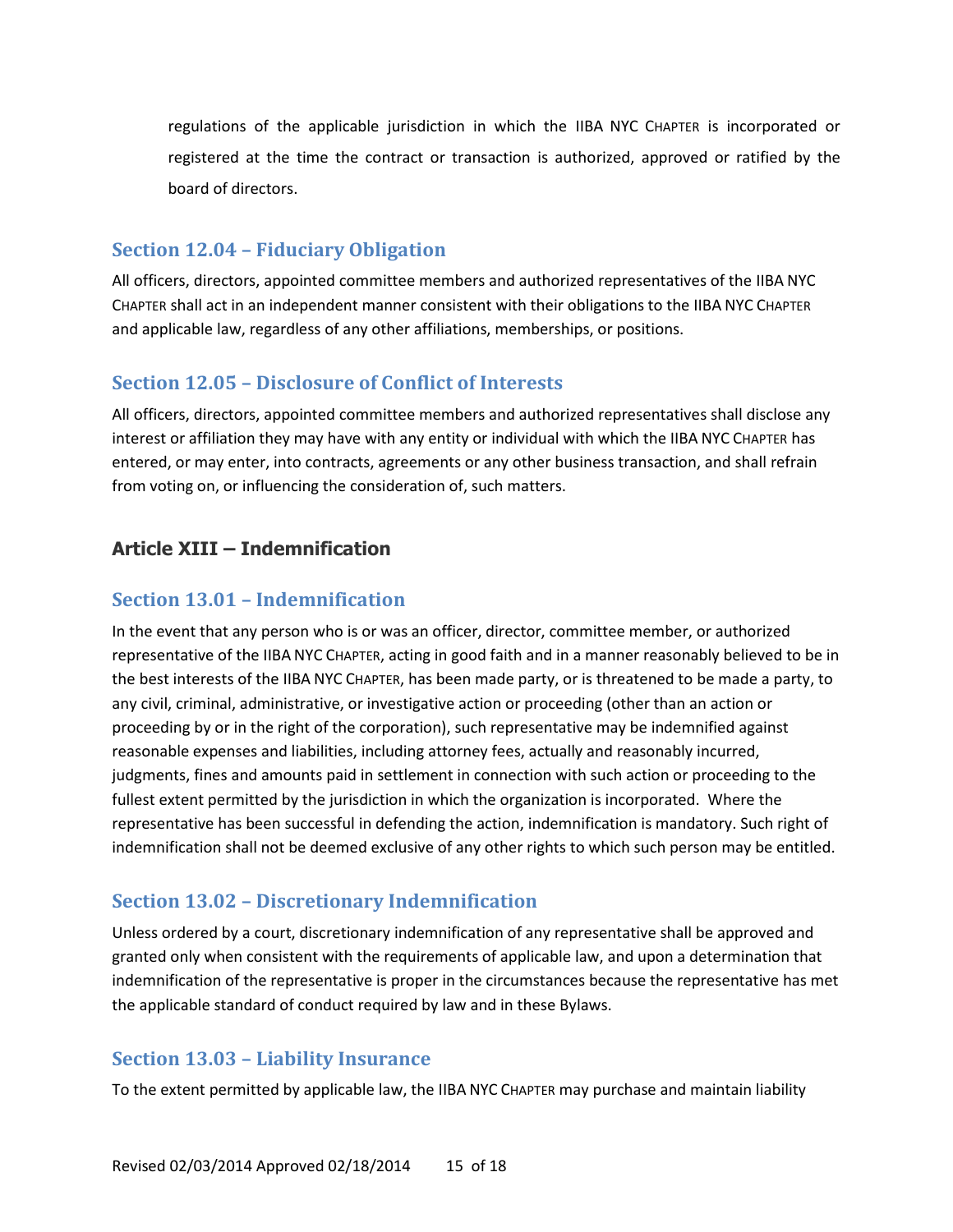insurance on behalf of any person who is or was a director, officer, employee, trustee, agent or authorized representative of the IIBA NYC CHAPTER, or is or was serving at the request of the IIBA NYC CHAPTER as a director, officer, employee, trustee, agent or representative of another corporation, domestic or foreign, non-profit or for-profit, partnership, joint venture, trust or other enterprise.

# <span id="page-15-0"></span>**Article XIV Dissolution**

# <span id="page-15-1"></span>**Section 14.01 Dissolving the Chapter**

Dissolution of the Chapter may be due to the direction of the IIBA, a vote of the membership or the lack of sufficient members to sustain the chapter. In the case of a vote of the membership, the dissolution must be brought to the members in a special election and be approved by at least 60% of the members in good standing who attend the meeting.

# <span id="page-15-2"></span>**Section 14.02 Dispersal of Assets**

Should the Chapter dissolve for any reason, its assets shall be dispersed to a charitable organization designated by the voting membership after the payment of just, reasonable and supported debts, consistent with applicable legal requirements.

# <span id="page-15-3"></span>**Appendix A – Board of Directors Position Descriptions**

#### **a) President**

- a. Provide leadership and support to the Board of Directors of the CHAPTER
- b. Ensure the Board adheres to CHAPTER bylaws
- c. Manage and evaluate performance of the Board and its individual Directors;
- d. Ensure Board member succession, including appointments of replacement Board members to vacant positions;
- e. Manage appointments of Nominating Committee members for each election year
- f. Create the Board meeting and General Meeting schedules and agendas; preside over, or appoint the Secretary to preside over all Board meetings and General Meetings
- g. Liaise with IIBA
- h. Collaborate with other chapters through IIBA regional calls and direct contact with other chapter leaders
- i. Prepare a report for Annual General Meeting

#### **b) Past President**

- a. Support current president
- b. Help with Board training
- c. Provide historical context of Board activities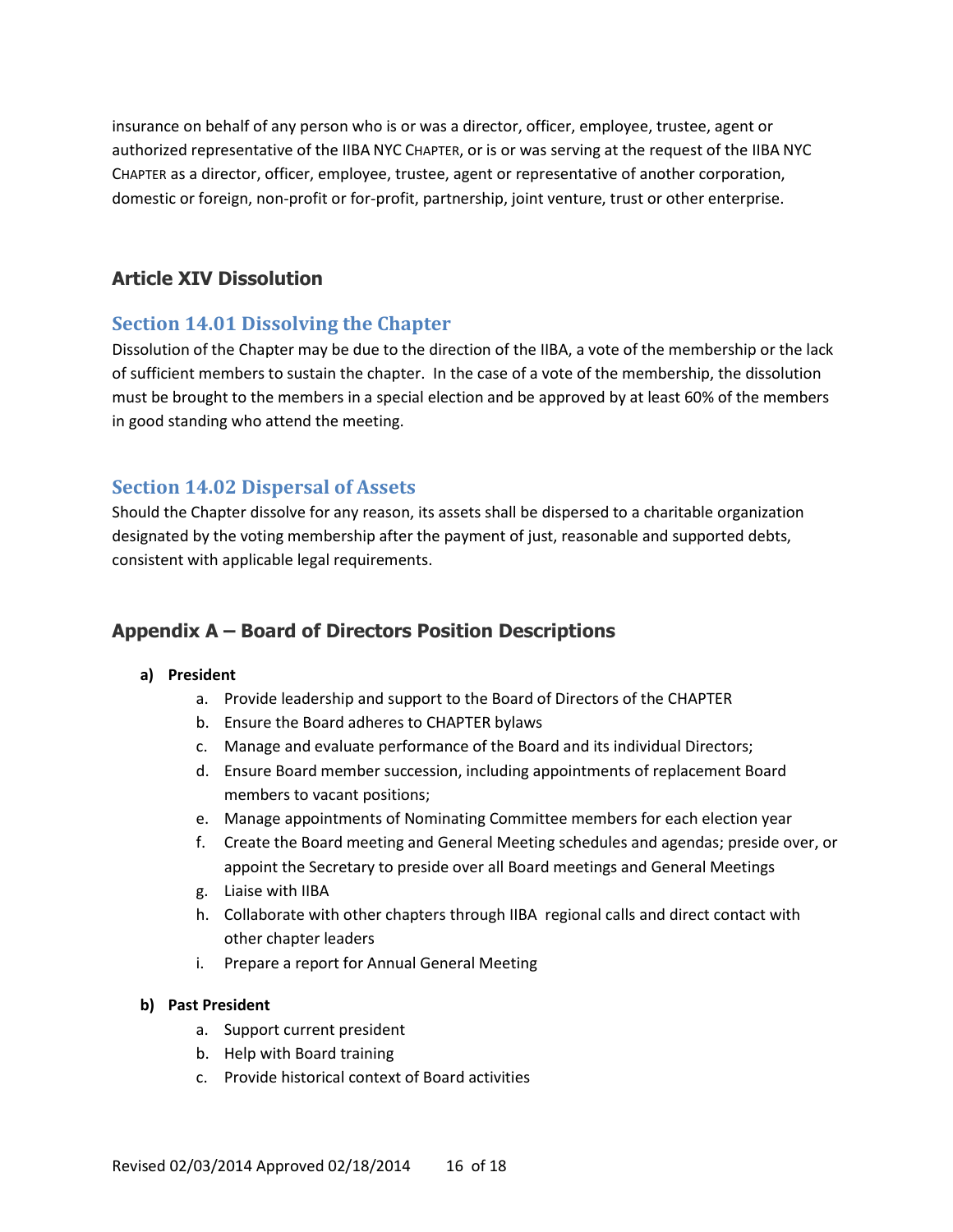## **c) Secretary**

- a. Keep the records of all business meetings of the Chapter and meetings of the Board
- b. Schedule and arrange in-person and virtual Board meetings; notify Board members of meetings
- c. Take and distribute meeting minutes (including motions and decisions as well as action items) of all Board meetings
- d. Chair Board meetings in absence of the President
- e. Send out official CHAPTER correspondence to members

## **d) Treasurer**

- a. Manage the budget and accounting of the funds of the CHAPTER
- b. Receive and deposit all monies due to the CHAPTER
- c. Disburse monies as directed by the board
- d. File necessary financial reports, tax reports and audits
- e. Keep financial records on file
- f. Collaborate with other Board members on budget for each position's activities
- g. Give regular updates to the Board on financial state of the CHAPTER

## **e) Vice President of Sponsorship**

- a. Develop and maintain CHAPTER sponsorship plan
- b. Obtain sponsorship
- c. Collaborate with fellow Board members to acknowledge sponsors through chapter website, social media and events.
- d. Maintain relationships with sponsors

#### **f) Vice President of Professional Development**

- a. Organize CHAPTER study group
- b. Support study groups
- c. Maintain study group records
- d. Register chapter events for PDUs and/or CDUs
- e. Develop opportunities for skills advancement of chapter members

#### g) **Vice President of Membership**

- a. Maintain a list of members
- b. Liaise with current and prospective members
- c. Conduct CHAPTER dues renewal
- d. Conduct attendee check-in and membership verification at events
- e. Provide monthly, periodic and annual membership reporting
- f. Maintain chapter's Contacts list
- g. Maintain mail and email lists of members and contacts and support other board members who may need specific lists
- h. Develop opportunities for CHAPTER membership growth, i.e. working with employers to